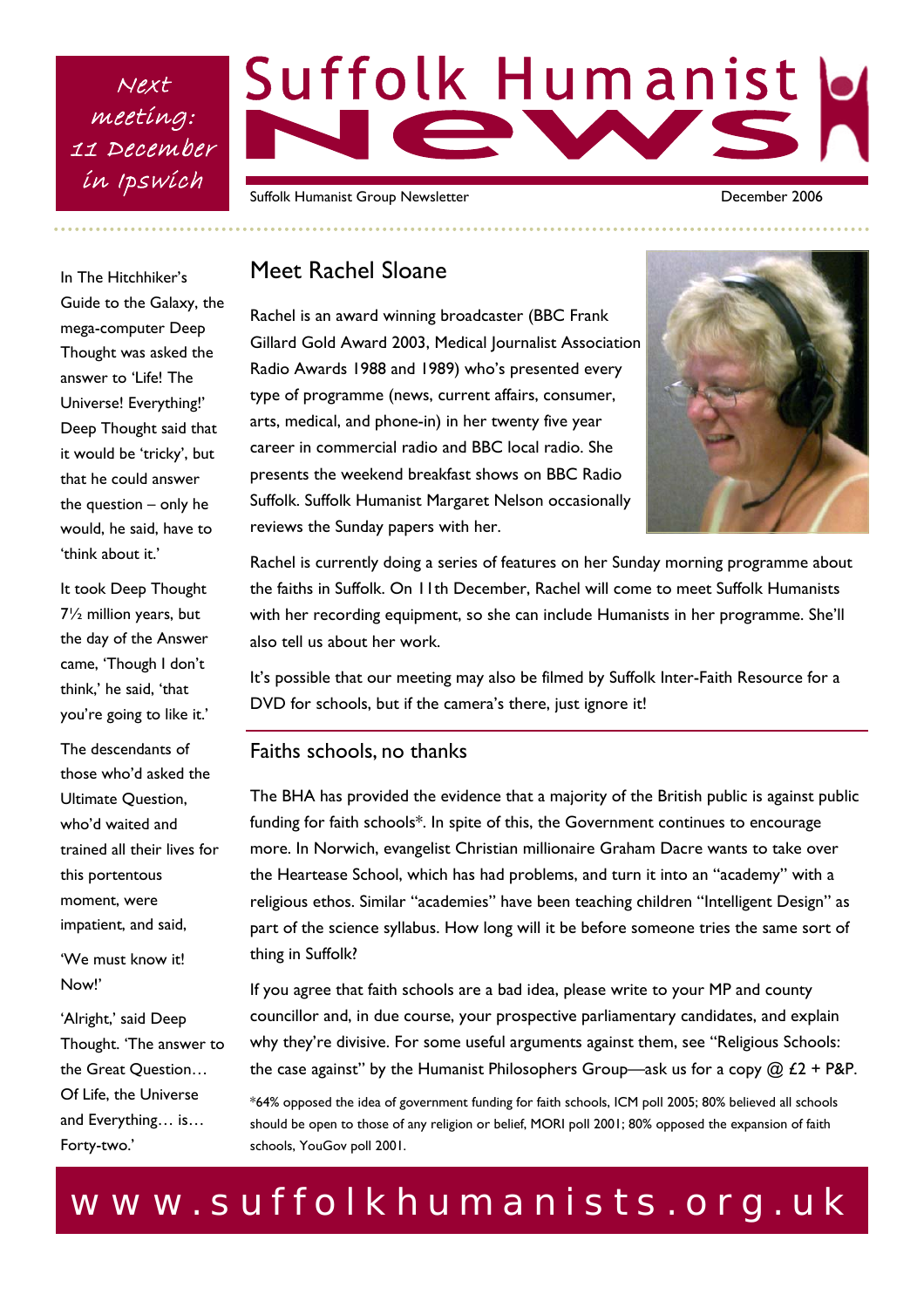

A Suffolk Humanist got a speeding ticket the other week, and he didn't have the goat excuse to fall back on. The goat excuse? It was in a BBC news story:

A Swiss man caught speeding on a Canadian highway has blamed his actions on the absence of goats on the roads. He was caught driving at 100mph in a 60mph zone. A traffic officer's notes said the Swiss driver had said he was taking advantage "of the ability to go faster without risking hitting a goat". Canadian police spokesman Joel Doiron said he had never found a goat on the highways of eastern Ontario in his 20 years of service. "Nobody's ever used the lack of goats here as an excuse for speeding," he told the AFP news agency. "I've never been to Switzerland, but I guess there must be a lot of goats there," he said.

## Suffolk Humanist News

#### Humanism in the RE syllabus

The new Suffolk RE syllabus was launched at Endeavour House (the County Council HQ) on 19 October. Suffolk teachers will be expected to use it from September 2007.

It took a lot of hard work by the British Humanist Association's former Education Officer, Marilyn Mason, to ensure that the QCA (Qualifications & Curriculum Authority) recommended the inclusion of Humanism and secular life stances in RE syllabuses, which are locally determined. As a member of Suffolk's SACRE (Standing Advisory Council on Religious Education), I was fully involved with devising the new syllabus, and my comments and suggestions were all accepted.

Every local education authority has its SACRE. Ours is made up of councillors, representatives of religious organisations, teachers, the RE Advisor, and me. We work as a harmonious tea, which is not always the case in other areas; some SACREs have resisted the co-option of Humanists, and others have been affected by hostility between members.

Now that we have our new syllabus, I propose that we should provide Suffolk teachers with some easily accessible resources on a new website. Most RE is taught by nonspecialist teachers and the teams sometimes change from term to term. Many know nothing about Humanism. We need to make it as easy as possible for them to find what they need. I hope that the group will agree with me. The committee will begin discussing the idea next week. *MN*

#### 17 million Humanists?

The Suffolk Humanist group is affiliated to the British Humanist Association, which recently commissioned an Ipsos MORI poll about British attitudes towards religion and humanism, which has shown that 36% of people – equivalent to around 17 million adults – are in fact humanists in their basic outlook. They feel scientific and other evidence provides the best way to understand the universe (rather than feeling that religious beliefs are needed for

a "complete understanding"), believe that "right and wrong" can be explained by human nature alone, and does not necessarily require religious teachings, and base their judgments of right and wrong on "the effects on people and the consequences for society and the world".

A copy of the BHA press release has been sent to local media. For a copy of the report, please phone or email us.

#### 10 Downing Street e-petition against faith schools

There is currently an online petition calling for the abolishment of faith schools on the 10 Downing Street website that reads: "We the undersigned petition the Prime Minister to Abolish all faith schools and prohibit the teaching of creationism and other religious mythology in all UK schools." You can sign at: http://petitions.pm.gov.uk/faithschools/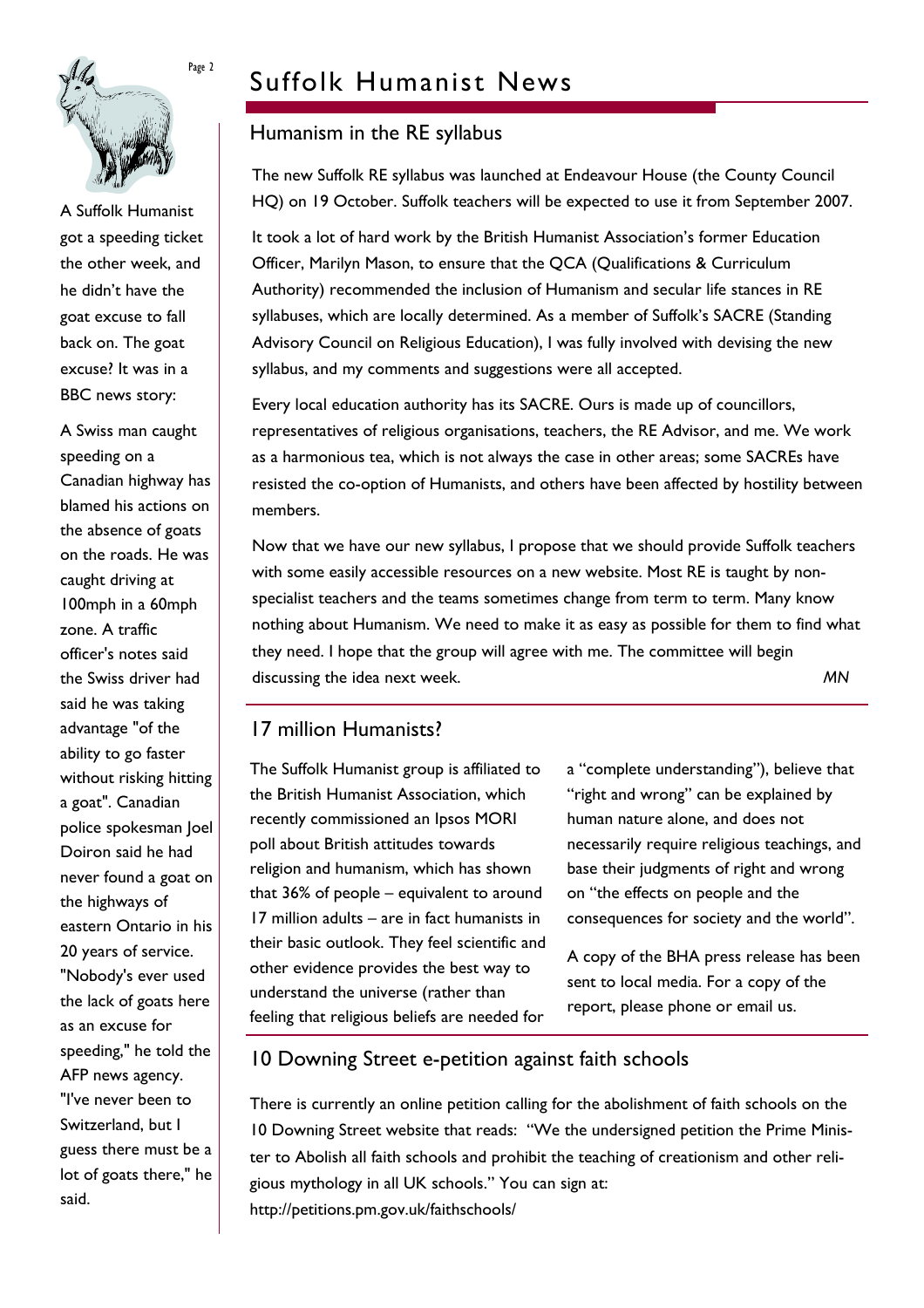#### **Suffolk Humanists on TV**

David Mitchell did a biker's funeral with lots of bikers and a sidecar hearse on 14 October. It was shown on About Anglia. On 26 October Michael Imison was also on Anglia TV, on Late Edition, being interviewed about faith schools. I was *almost* on BBC1's The Politics Show on 5 November, in an item about faith schools, but they decided they didn't need me. The three studio guests, including Norwich MP Ian Gibson, weren't in favour of faith schools.

#### **Yvonne Peecock**

Yvonne, a member of our ceremonies team, recently had surgery for breast cancer. She was very relieved to learn that the operation was a success and she won't need further treatment . We wish her a speedy recovery.

In November 2004, Yvonne wrote about alternative midwinter festivities for this newsletter. Her grandchildren enjoy fireworks, a treasure hunt, a bonfire and lots of fun and games. Now her ideas have been included in a book about alternative Christmases—details next time.

#### **One World Fortnight**

Farlingaye High School, Woodbridge, had a One World Fortnight ending with a Faith & Reflection Day on 3 November, when I talked about "A Small World". The other speakers included a Jew, a Unitarian, a Buddhist, the Mayor of Woodbridge, John Gummer MP, a Hospice Chaplain, the Bishop of Dunwich, a Quaker, and the local Vicar, who said he agreed with everything I said!

#### **Website**

Our website continues to attract visitors from all over the UK and abroad. The most popular page is the one about "funeral etiquette", which has been viewed 1383 times. The registered users include people from the US and South Africa welcome all!

#### **Membership increase**

Our membership has increased to 61 welcome to all the new people. Now, if all those who'd signed up as local website users were to join too, that would be even better! See the membership form with this newsletter.

#### **Junk, or social history?**

Richard Andrews of Déjà Vu is a compulsive collector of the things other people throw away. He and his wife Lynn brought some of them to our meeting on 8th November, and we were invited to bring along anything we'd like to talk about. A member who was expecting The Antiques Roadshow suggested it was "junk", but David Mitchell enjoyed the evening; "Much of it was very nostalgic because so many of the items were circa my childhood. A lot of people live by the rule 'if you haven't used it or looked at it for six months throw it out'. If we all did that there'd be no libraries or museums."

Richard collects domestic items, games and toys, from the first half of the 20th century. Among other things, he brought some Archie Andrews soap, cigarette cards, a collection of Picture Post magazines, and a 1949 Rupert Bear annual.



Christmas isn't compulsory. You can enjoy the midwinter festival any way you like, or, like me, do you best to ignore the hoo-ha.

For thousands of years, in Europe, Scandinavia and around the Mediterranean, communities celebrated the midwinter solstice on 21st December with eating, drinking, and other fundamental pleasures. Nothing wrong with that. They weren't pestered by retailers' or Christians telling us we've forgotten "the real meaning of Christmas", which is the name they gave it when they decided to hijack the solstice festival in about the 4th century.

Whatever you do, wherever you are, have a pleasant Midwinter and a happy and healthy New Year.